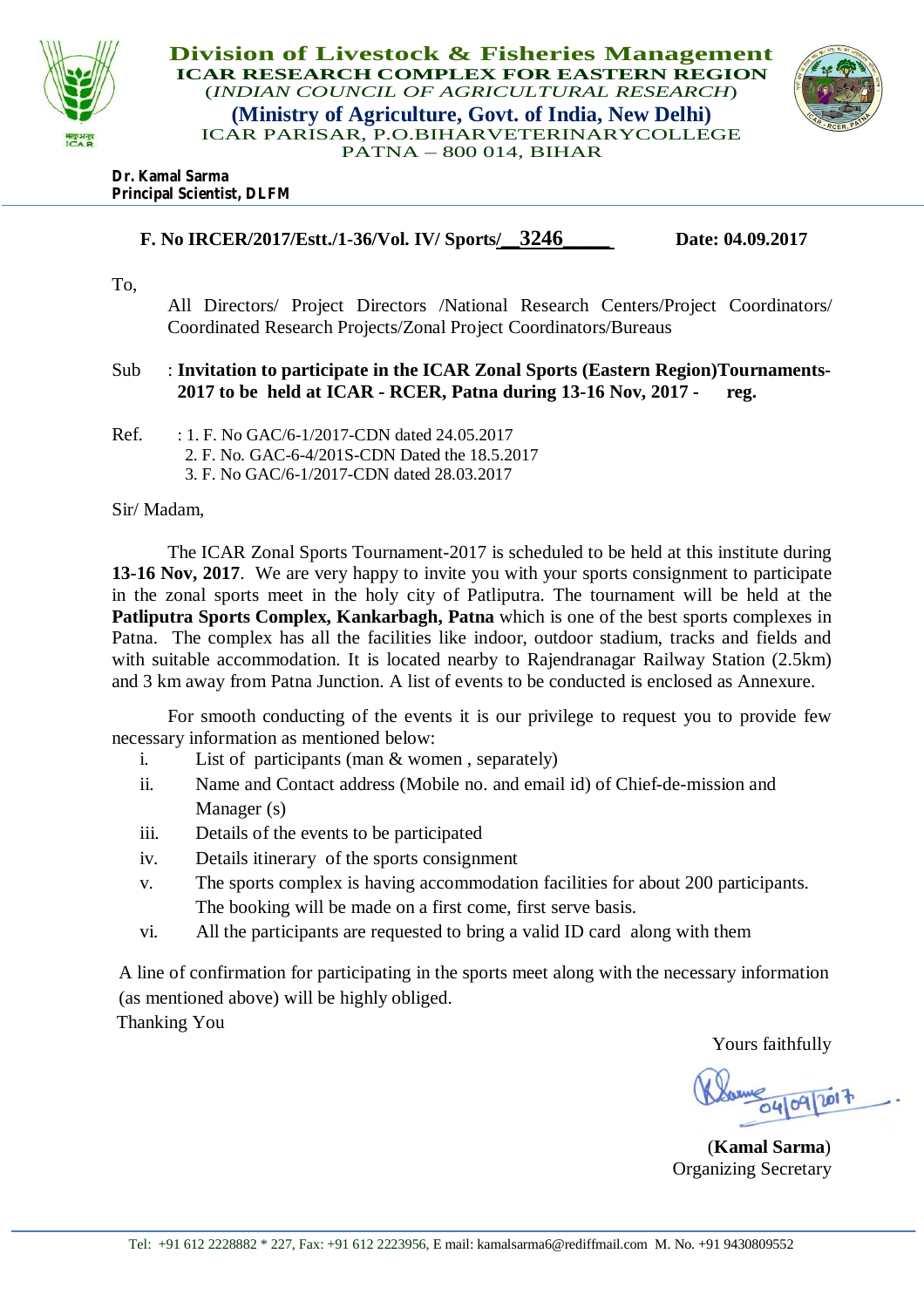

**Division of Livestock & Fisheries Management ICAR RESEARCH COMPLEX FOR EASTERN REGION** (*INDIAN COUNCIL OF AGRICULTURAL RESEARCH*) **(Ministry of Agriculture, Govt. of India, New Delhi)** ICAR PARISAR, P.O.BIHARVETERINARYCOLLEGE PATNA – 800 014, BIHAR



**Dr. Kamal Sarma Principal Scientist, DLFM**

**Annexure**

# **DIFFERENT GAMES TO BE CONDUCTED DURING ICAR SPORTS MEET 2017**

| S. No. | <b>Men / Team Events</b>            | <b>Women / Team Events</b>   |
|--------|-------------------------------------|------------------------------|
|        | <b>Indoor Games</b>                 |                              |
| 1.     | Table Tennis (Single & Team)        | Table Tennis (Single & Team) |
| 2.     | Badminton (Single & Team)           | Badminton (Single & Team)    |
| 3.     | Carom Board (Single only)           | Carom Board (Single only)    |
| 4.     | Chess (Single only)                 | Chess (Single only)          |
|        | <b>Athletics</b>                    |                              |
| 5.     | Javelin throw                       | Javelin throw                |
| 6.     | Discuss throw                       | Discuss throw                |
| 7.     | Shot put                            | Shot put                     |
| 8.     | High jump                           | High jump                    |
| 9.     | Long jump                           | Long jump                    |
|        | <b>Track events</b>                 |                              |
|        |                                     |                              |
| 10.    | $100 \text{ m race}$                | 100 m race                   |
| 11.    | 200 m race                          | 200 m race                   |
| 12.    | 400 m race                          |                              |
| 13.    | 800 m race                          |                              |
| 14.    | 1500 m race                         |                              |
| 15.    | $4 \times 100$ m relay race         |                              |
| 16.    | (5 km)<br>Cycle race                |                              |
|        | <b>Outdoor Sports</b> (Group Event) |                              |
| 17.    | Football                            |                              |
| 18.    | <b>Volleyball Smashing</b>          |                              |
| 19.    | <b>Volleyball Shooting</b>          |                              |
| 20.    | Kabaddi                             |                              |
| 21.    | <b>Basket</b> ball                  |                              |

**Note:** 

- The meeting with the Chief-de-mission and Manager (s) for drawing –up of the programme and other arrangements will be made one day in advance (12.11.2017 at 3.00 pm) after the arrival of the team at the institute/ sports complex.
- The team events will be conducted in knock out basis at the zonal level.
- The team manager shall bring two flags of their institute and should follow thedress code allotted to them as per ICAR guideline
- Email address for correspondence : **tez.rcer@gmail.com**